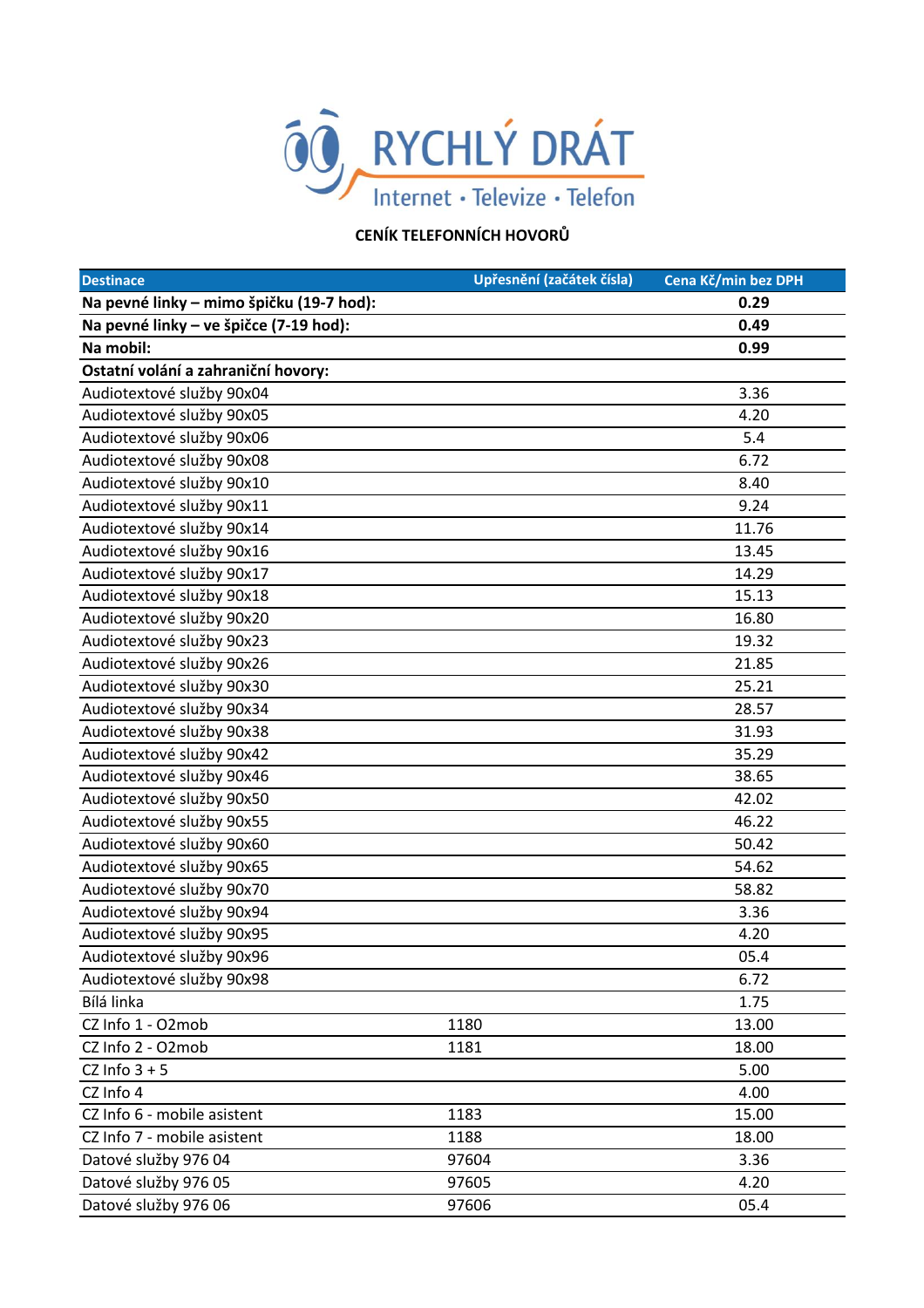| Datové služby 976 08        | 97608 | 6.72  |
|-----------------------------|-------|-------|
| Datové služby 976 10        | 97610 | 8.40  |
| Datové služby 976 11        | 97611 | 9.24  |
| Datové služby 976 16        | 97616 | 13.45 |
| Datové služby 976 20        | 97620 | 16.80 |
| Datové služby 976 26        | 97626 | 21.85 |
| Datové služby 976 30        | 97630 | 25.21 |
| Datové služby 976 34        | 97634 | 28.57 |
| Datové služby 976 38        | 97638 | 31.93 |
| Datové služby 976 42        | 97642 | 35.29 |
| Datové služby 976 50        | 97650 | 42.02 |
| Datové služby 976 55        | 97655 | 46.22 |
| Datové služby 976 60        | 97660 | 50.42 |
| Datové služby 976 65        | 97665 | 54.62 |
| Datové služby 976 70        | 97670 | 58.82 |
| Datové služby 976 95        | 97695 | 4.20  |
| Dial-up                     | 971   | 0.60  |
| Modrá linka                 |       | 0.70  |
| Nouzové linky               |       | 0.00  |
| Ohlašovny                   | 133   | 6.00  |
| Operator                    | 6001  | 8.00  |
| <b>Operator Standard</b>    | 6002  | 12.00 |
| Sítě státní správy          |       | 0.60  |
| Služba se sdílenými náklady |       | 2.00  |
| Virtuální volací karty      | 82    | 0.00  |
| Zelená linka                | 800   | 0.00  |
| Afghanistan                 | 93    | 8.70  |
| Afghanistan                 |       | 8.56  |
| Albania                     | 355   | 3.95  |
| Albania                     |       | 7.50  |
| Algeria                     | 213   | 5.15  |
| Algeria                     |       | 7.54  |
| Algeria: Orascom            |       | 7.54  |
| Algeria: Wataniya           |       | 7.73  |
| American Samoa              | 1684  | 3.65  |
| American Samoa              |       | 3.74  |
| Andorra                     | 376   | 02.5  |
| Andorra                     |       | 4.79  |
| Angola                      | 244   | 05.12 |
| Angola                      |       | 07.3  |
| Anguilla                    | 1264  | 8.76  |
| Antarctica                  | 672   | 74.39 |
| Antarctica                  | 6721  | 58.55 |
| Antigua and Barbuda         | 1268  | 05.9  |
| Argentina                   | 54    | 1.00  |
| Argentina                   |       | 6.24  |
| Armenia                     | 374   | 3.34  |
| Armenia                     |       | 7.13  |
| Armenia: Nagorny Karabakh   |       | 4.36  |
| Armenia: premium            |       | 3.47  |
|                             |       |       |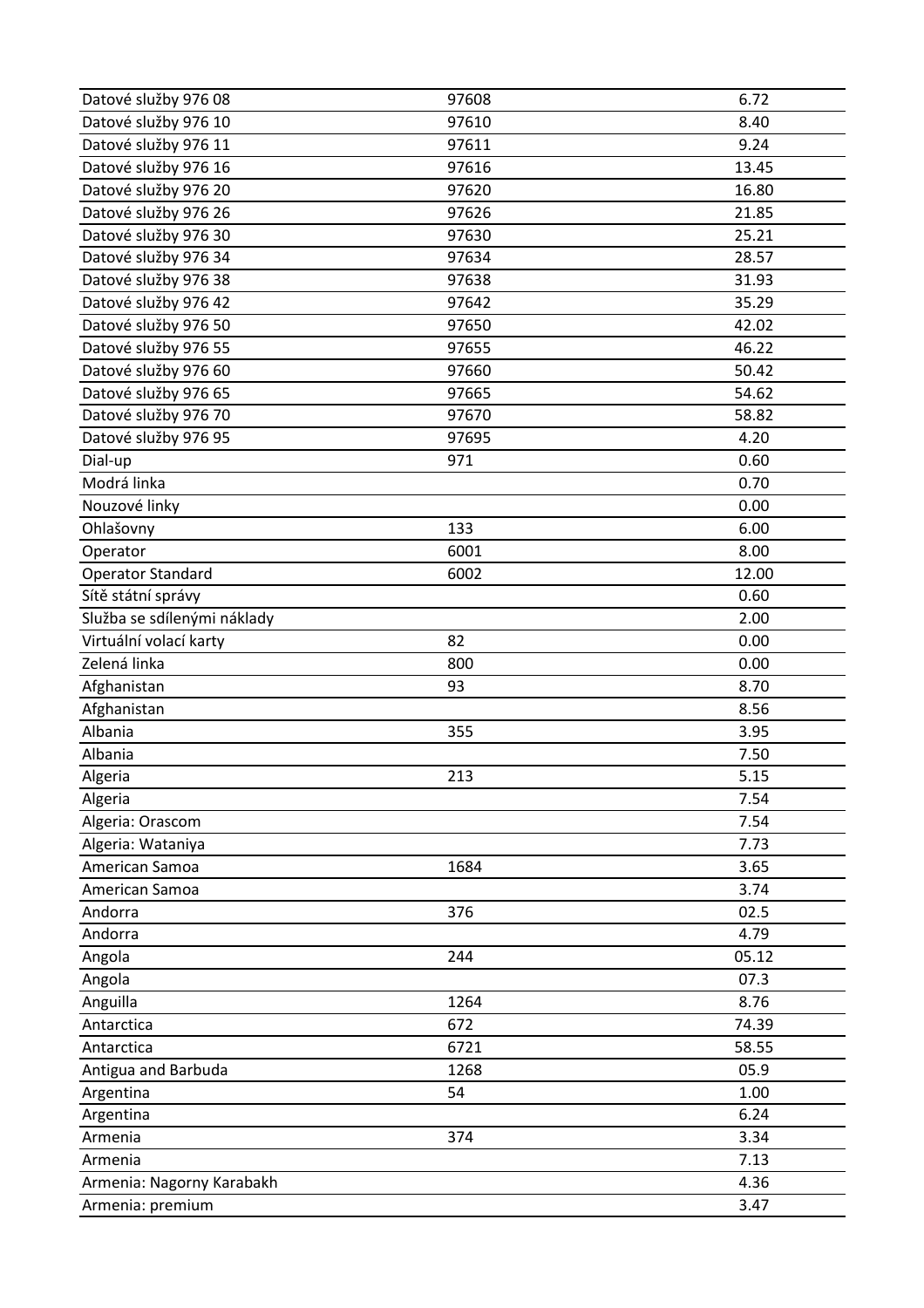| Aruba                            | 297  | 7.73  |
|----------------------------------|------|-------|
| Aruba                            |      | 7.84  |
| Ascension                        | 247  | 38.76 |
| Australia                        | 61   | 1.00  |
| Australia                        |      | 2.88  |
| Australia: other                 |      | 6.24  |
| Austria                          | 43   | 0.77  |
| Austria                          |      | 4.79  |
| Austria: 711                     |      | 4.79  |
| Austria: 8xx                     |      | 4.79  |
| Austria: 9xx                     |      | 4.79  |
| Austria: Hutchison               |      | 2.60  |
| Austria: MasterTalk              |      | 2.60  |
| Austria: Mobilkom                |      | 2.60  |
| Austria: One                     |      | 2.60  |
| Austria: Other                   |      | 2.60  |
| Austria: T-Mobile                |      | 2.60  |
| Austria: TELE RING               |      | 2.60  |
| Azerbaijan                       | 994  | 5.80  |
| Azerbaijan                       |      | 8.22  |
| Azerbaijan: Baku                 |      | 5.80  |
| <b>Bahamas</b>                   | 1242 | 5.53  |
| Bahrain                          | 973  | 4.79  |
| Bangladesh                       | 880  | 5.10  |
| Barbados                         | 1246 | 8.52  |
| <b>Belarus</b>                   | 375  | 6.96  |
| <b>Belarus</b>                   |      | 7.92  |
| Belgium                          | 32   | 0.92  |
| Belgium                          |      | 4.79  |
| Belgium: Belgacom                |      | 3.67  |
| Belgium: MOBISTAR                |      | 4.18  |
| Belgium: special                 |      | 0.92  |
| Belize                           | 501  | 6.24  |
| Belize                           |      | 8.94  |
| Benin                            | 229  | 5.77  |
| Bermuda                          | 1441 | 3.16  |
| Bermuda                          |      | 3.29  |
| Bhutan                           | 975  | 8.44  |
| Bhutan                           |      | 8.52  |
| <b>Bolivia</b>                   | 591  | 4.25  |
| <b>Bolivia</b>                   |      | 4.50  |
| Bosnia and Herzegovina           | 387  | 05.9  |
| Bosnia and Herzegovina           |      | 9.00  |
| Bosnia and Herzegovina: personal |      | 5.15  |
| Botswana                         | 267  | 3.79  |
| Botswana                         |      | 9.35  |
| <b>Brazil</b>                    | 55   | 7.57  |
| <b>Brazil</b>                    |      | 7.68  |
| British Virgin Islands           | 1284 | 6.16  |
| <b>Brunei</b>                    | 673  | 2.92  |
|                                  |      |       |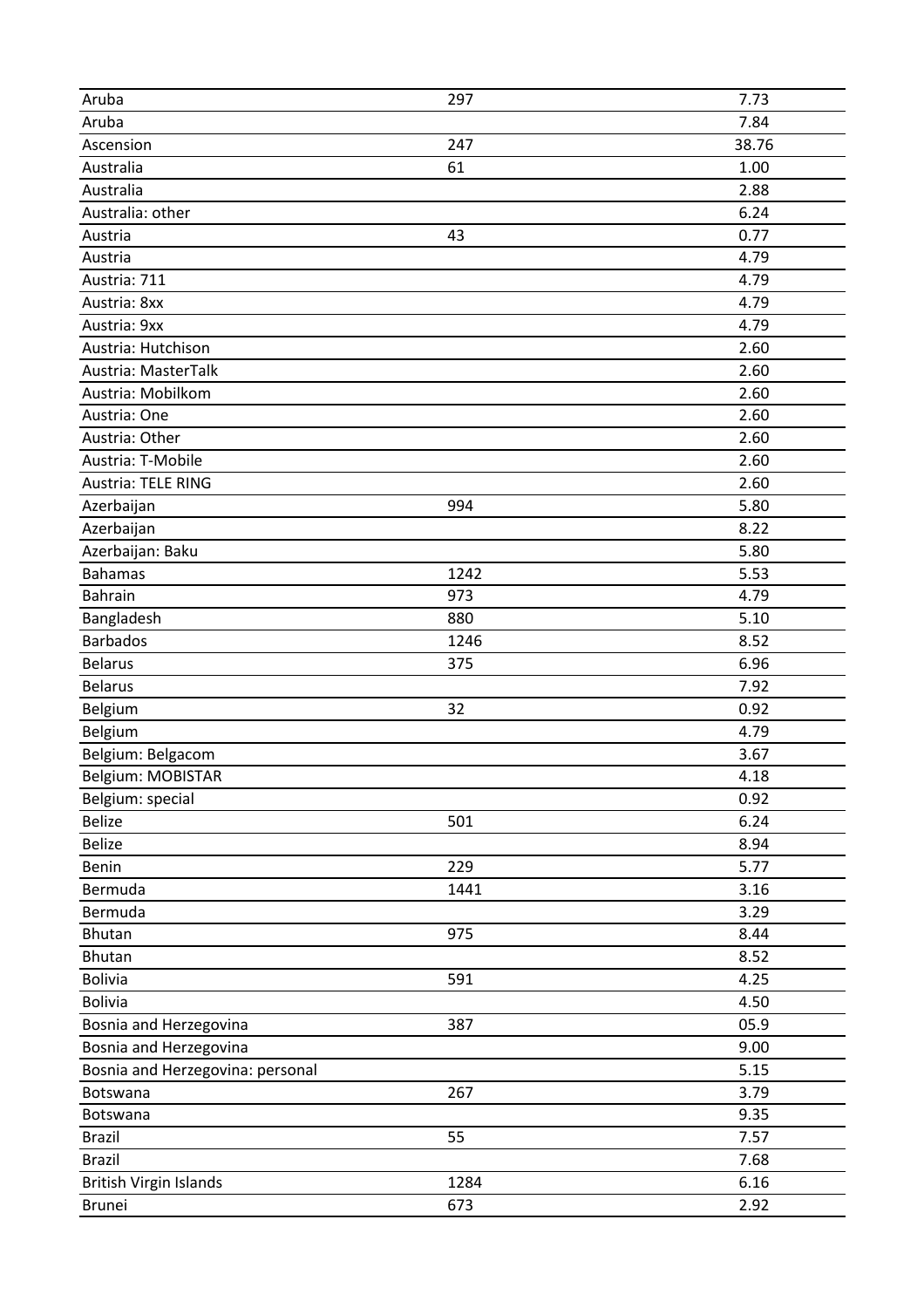| <b>Bulgaria</b>                  | 359   | 2.5   |
|----------------------------------|-------|-------|
| <b>Bulgaria</b>                  |       | 3.60  |
| <b>Bulgaria: GLOBUL</b>          |       | 4.79  |
| <b>Bulgaria: MOBIKOM</b>         |       | 4.79  |
| <b>Bulgaria: MOBILTEL</b>        |       | 4.79  |
| <b>Burkina Faso</b>              | 226   | 6.74  |
| <b>Burkina Faso</b>              |       | 8.64  |
| Burundi                          | 257   | 7.68  |
| Cambodia                         | 855   | 5.33  |
| Cameroon                         | 237   | 5.6   |
| Cameroon                         |       | 6.85  |
| Canada                           |       | 0.58  |
| Canada: USA                      |       | 0.77  |
| Cape Verde                       | 238   | 9.98  |
| Cayman Islands                   | 1345  | 7.14  |
| Central African Republic         | 236   | 8.27  |
| Chad                             | 235   | 7.19  |
| Chile                            | 56    | 1.19  |
| Chile                            |       | 6.85  |
| China                            | 86    | 0.95  |
| China                            |       | 0.74  |
| Christmas Island                 |       | 0.86  |
| Cocos Islands                    |       | 0.86  |
| Colombia                         | 57    | 2.74  |
| Colombia                         |       | 4.43  |
| Comoros                          | 2697  | 14.42 |
| Congo                            | 242   | 9.53  |
| Cook Islands                     | 682   | 23.17 |
| Costa Rica                       | 506   | 2.80  |
| Costa Rica                       |       | 2.87  |
| Cote d Ivoire                    | 225   | 6.00  |
| Cote d'Ivoire                    |       | 7.20  |
| Cote d'Ivoire: other             |       | 5.94  |
| Croatia                          | 385   | 1.14  |
| Croatia                          |       | 4.79  |
| Cuba                             | 53    | 33.64 |
| Cuba: Guantanamo Bay             |       | 30.00 |
| Cyprus                           | 357   | 2.14  |
| Cyprus                           |       | 2.28  |
| <b>Cyprus North</b>              | 90392 | 3.17  |
| Cyprus: other                    |       | 2.14  |
| Democratic Republic of the Congo | 243   | 10.92 |
| Denmark                          | 45    | 0.70  |
| Denmark                          |       | 4.79  |
| Diego Garcia                     | 246   | 34.79 |
| Djibouti                         | 253   | 14.39 |
| Dominica                         | 1767  | 7.68  |
| Dominican Republic               | 1809  | 03.5  |
| Dominican Republic - mobile      |       | 05.8  |
| East Timor                       | 670   | 22.16 |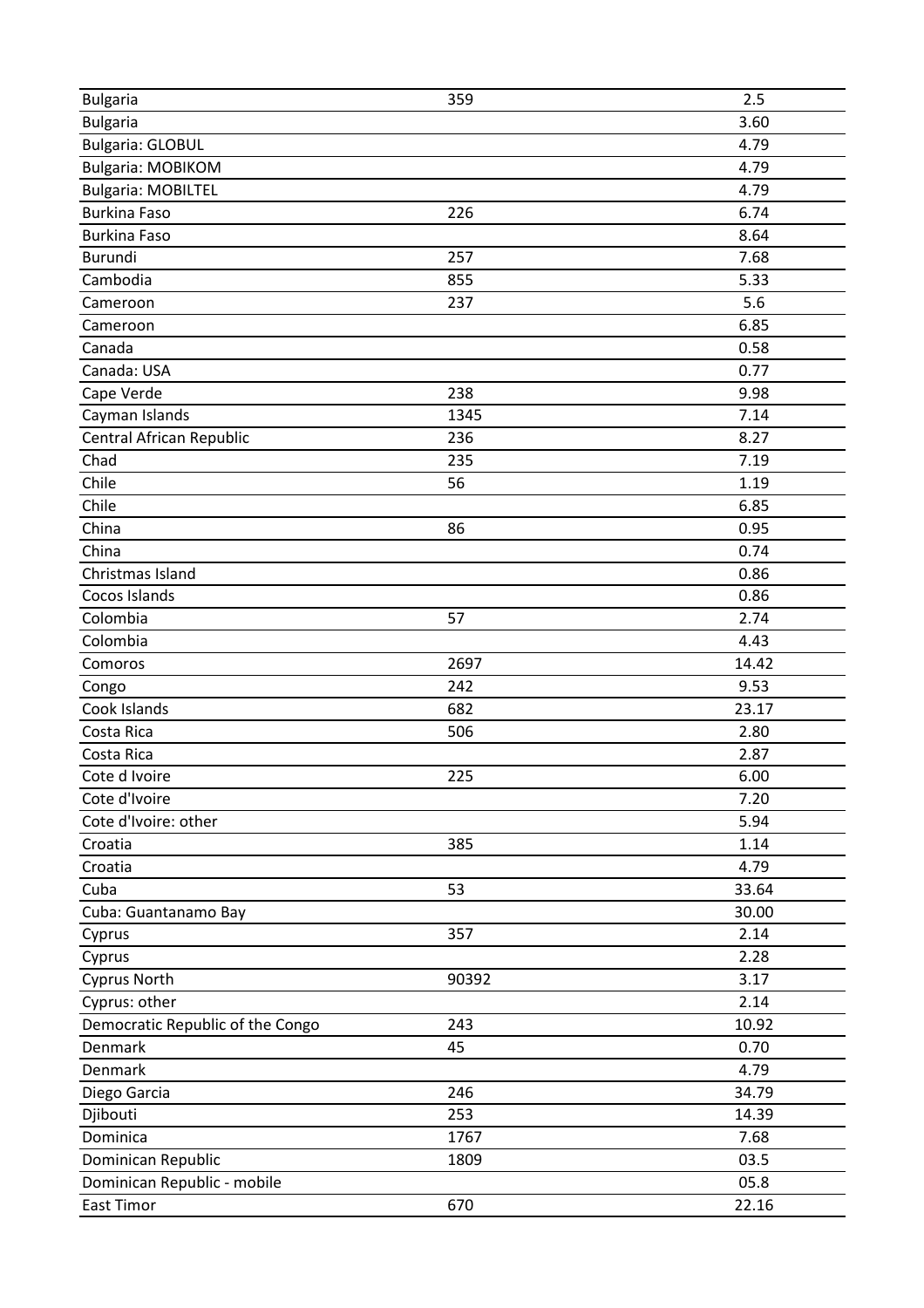| Easter Island            |     | 17.93        |
|--------------------------|-----|--------------|
| Ecuador                  | 593 | 4.44         |
| Ecuador                  |     | 7.57         |
| Egypt                    | 20  | 6.17         |
| Egypt                    |     | 6.32         |
| El Salvador              | 503 | 4.64         |
| El Salvador              |     | 4.40         |
| <b>Equatorial Guinea</b> | 240 | 11.42        |
| Eritrea                  | 291 | 9.26         |
| Estonia                  | 372 | 1.93         |
| Estonia                  |     | 4.79         |
| Ethiopia                 | 251 | 8.21         |
| Ethiopia                 |     | 9.53         |
| <b>Falkland Islands</b>  | 500 | 54.18        |
| Faroe Islands            | 298 | 6.24         |
| Faroe Islands            |     | 6.34         |
| Fiji                     | 679 | 11.27        |
| Finland                  | 358 | 1.57         |
| Finland                  |     | 4.79         |
| Finland: personal        |     | 1.98         |
| France                   | 33  | 0.76         |
| France                   |     | 4.27         |
| France: bouygues         |     | 4.62         |
| France: orange           |     | 4.27         |
| France: personal         |     | 2.17         |
| France: sfr              |     | 4.62         |
| French Guiana            | 594 | 4.79         |
| French Guiana            |     | 4.79         |
| French Polynesia         | 689 | 7.50         |
| Gabon                    | 241 | 5.53         |
| Gabon                    |     | 5.93         |
| Gambia                   | 220 |              |
|                          | 995 | 8.98<br>2.59 |
| Georgia                  |     |              |
| Georgia                  |     | 5.26         |
| Germany                  | 49  | 0.70         |
| Germany                  |     | 4.50         |
| Germany: D1              |     | 4.50         |
| Germany: E-plus          |     | 4.50         |
| Germany: Group 3G        |     | 4.50         |
| Germany: O2              |     | 4.50         |
| Germany: other           |     | 4.50         |
| Germany: special         |     | 4.50         |
| Germany: T-Mobile D1     |     | 4.50         |
| Germany: VODAFONE        |     | 4.50         |
| Ghana                    | 233 | 5.50         |
| Ghana                    |     | 06.6         |
| Gibraltar                | 350 | 1.84         |
| Gibraltar                |     | 4.79         |
| Greece                   | 30  | 0.86         |
| Greece                   |     | 01.2         |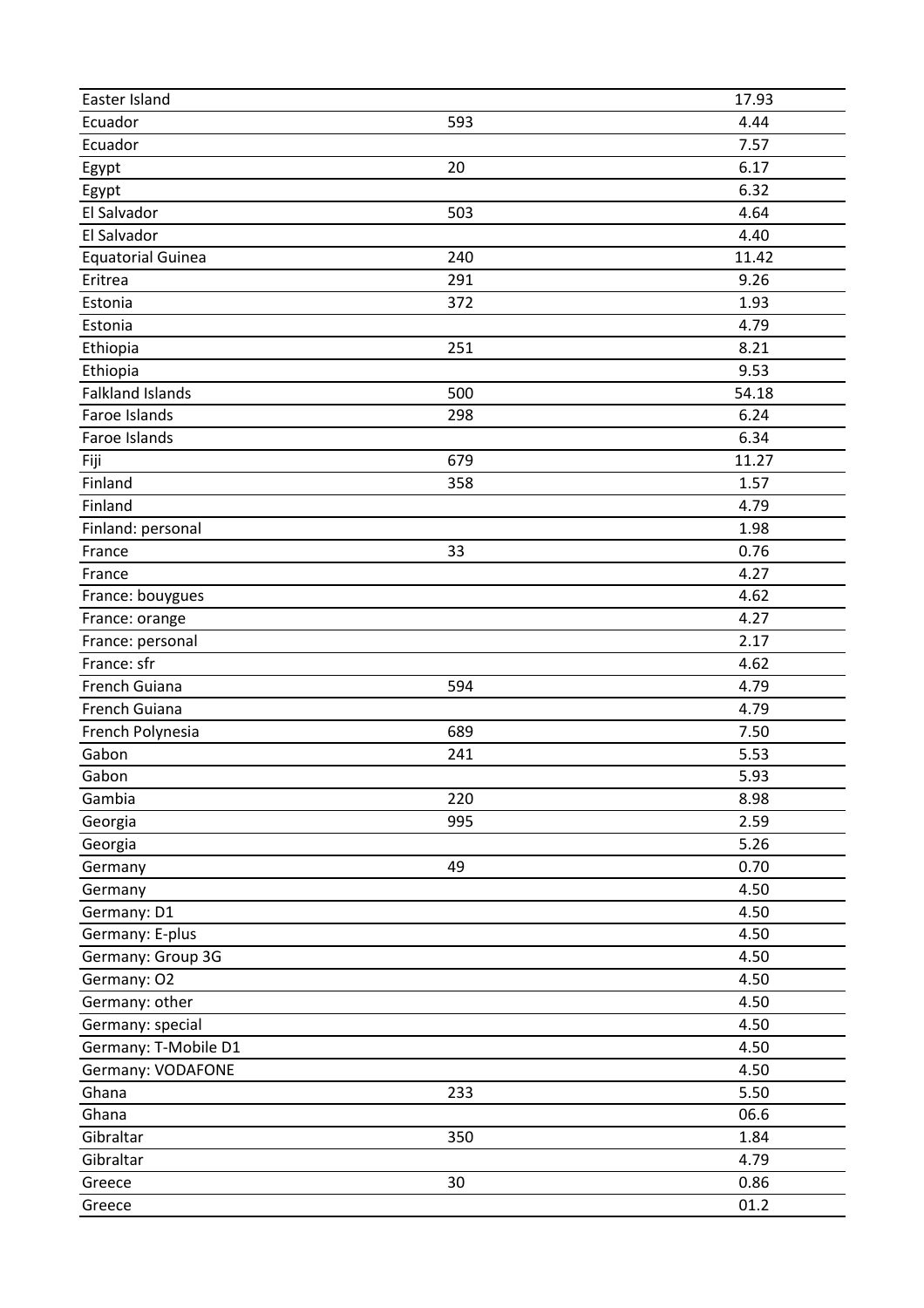| Greece: COSMOTE         |      | 4.79  |
|-------------------------|------|-------|
| Greece: Q TELECOM       |      | 4.79  |
| Greece: TIM             |      | 4.79  |
| <b>Greece: VODAFONE</b> |      | 4.79  |
| Greenland               | 299  | 19.67 |
| Greenland               |      | 19.76 |
| Grenada                 | 1473 | 7.57  |
| Guadeloupe              | 590  | 1.86  |
| Guadeloupe              |      | 4.79  |
| Guam                    | 1671 | 01.12 |
| Guatemala               | 502  | 5.74  |
| Guatemala               |      | 0.00  |
| Guinea                  | 224  | 09.5  |
| Guinea-Bissau           | 245  | 18.89 |
| Guyana                  | 592  | 10.92 |
| Haiti                   | 509  | 7.79  |
| Haiti                   |      | 8.98  |
| Honduras                | 504  | 7.76  |
| Hong Kong               | 852  | 1.19  |
| Hungary                 | 36   | 0.90  |
| Hungary                 |      | 3.22  |
| Hungary: PANNON         |      | 3.22  |
| Hungary: T-Mobile       |      | 3.22  |
| Hungary: VODAFONE       |      | 3.22  |
| Iceland                 | 354  | 01.4  |
| Iceland                 |      | 4.79  |
| India                   | 91   | 3.80  |
| India                   |      | 3.94  |
| Indonesia               | 62   | 5.21  |
| Indonesia               |      | 5.14  |
| International freephone | 800  | 0.00  |
| Iran                    | 98   | 3.73  |
| Iran                    |      | 5.18  |
| Iraq                    | 964  | 3.24  |
| Iraq                    |      | 6.60  |
| Ireland                 | 353  | 0.74  |
| Ireland                 |      | 4.79  |
| Ireland: other-M        |      | 4.79  |
| Ireland: other-P        |      | 02.5  |
| Israel                  | 972  | 0.97  |
| Israel                  |      | 3.53  |
| Israel (+970)           |      | 0.97  |
| Israel (+970)           |      | 3.53  |
| Italy                   | 39   | 0.74  |
| Italy                   |      | 4.79  |
| Italy: H3G              |      | 4.79  |
| Italy: TIM              |      | 3.94  |
| Italy: VODAFONE         |      | 3.94  |
| Italy: WIND             | 1876 | 4.45  |
| Jamaica                 |      | 4.25  |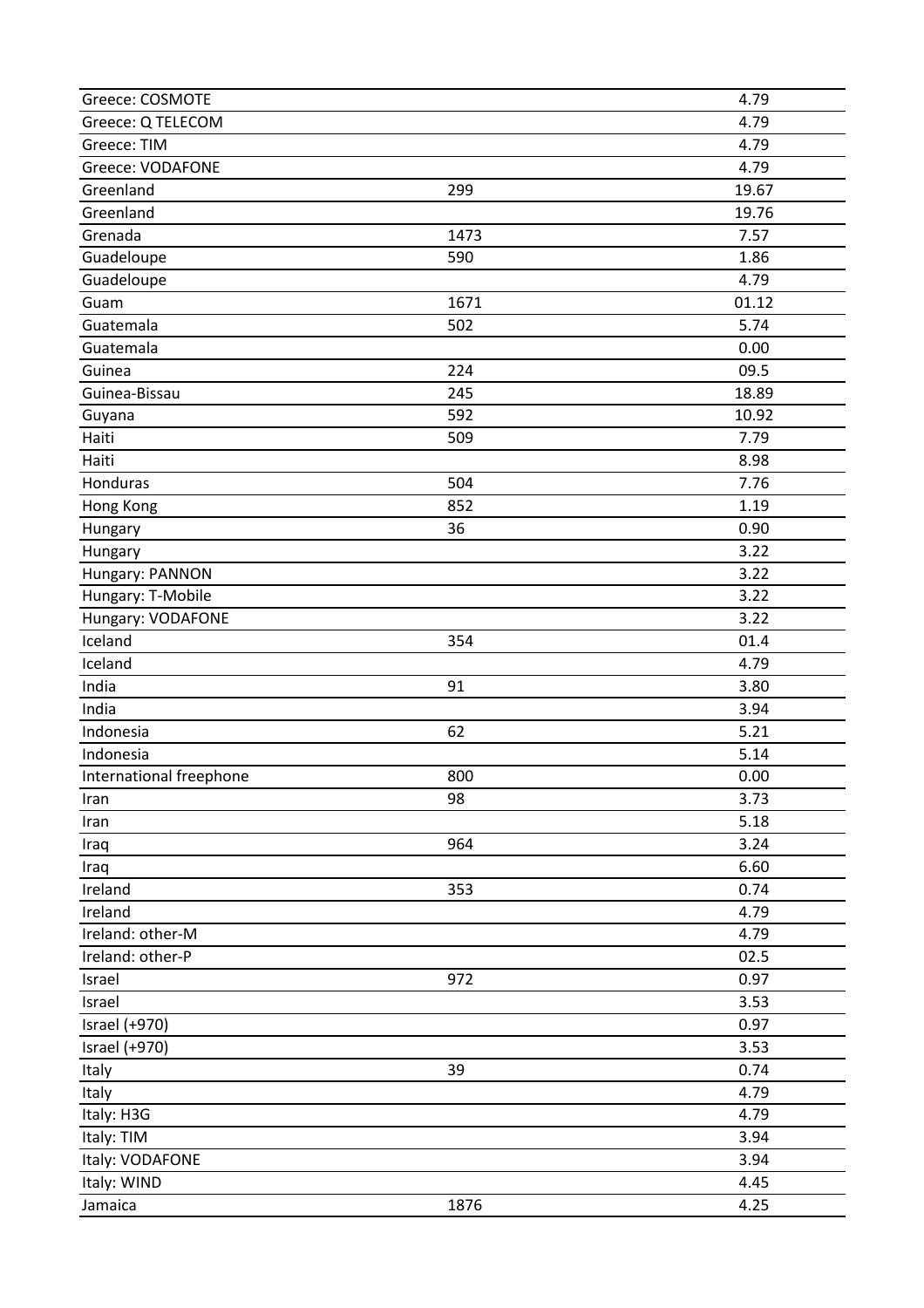| Jamaica: other<br>4.37<br>81<br>1.33<br>Japan<br>5.23<br>Japan<br>962<br>4.40<br>Jordan<br>5.17<br>Jordan<br>Kazakhstan<br>4.37<br>Kazakhstan<br>5.29<br>254<br>4.46<br>Kenya<br>7.90<br>Kenya<br>686<br>21.91<br>Kiribati<br>Kiribati<br>22.6<br>Kuwait<br>965<br>3.66<br>Kuwait<br>4.43<br>996<br>4.37<br>Kyrgyzstan<br>3.74<br>856<br>Laos<br>02.5<br>371<br>Latvia<br>4.79<br>Latvia<br>Latvia: other<br>4.79<br>Lebanon<br>961<br>4.43<br>7.32<br>Lebanon<br>266<br>10.63<br>Lesotho<br>Liberia<br>231<br>14.80<br>7.69<br>Libya<br>218<br>8.36<br>Libya<br>Liechtenstein<br>2.00<br>423<br>Liechtenstein<br>4.79<br>2.28<br>Lithuania<br>370<br>Lithuania<br>4.79<br>4.79<br>Lithuania: Premium<br>352<br>Luxembourg<br>0.90<br>Luxembourg<br>4.79<br>853<br>3.71<br>Macau<br>Macedonia<br>4.31<br>389<br>8.78<br>Macedonia<br>Macedonia: other<br>8.78<br>261<br>9.71<br>Madagascar<br>Malawi<br>265<br>3.25<br>Malaysia<br>60<br>01.7 |
|-----------------------------------------------------------------------------------------------------------------------------------------------------------------------------------------------------------------------------------------------------------------------------------------------------------------------------------------------------------------------------------------------------------------------------------------------------------------------------------------------------------------------------------------------------------------------------------------------------------------------------------------------------------------------------------------------------------------------------------------------------------------------------------------------------------------------------------------------------------------------------------------------------------------------------------------------|
|                                                                                                                                                                                                                                                                                                                                                                                                                                                                                                                                                                                                                                                                                                                                                                                                                                                                                                                                               |
|                                                                                                                                                                                                                                                                                                                                                                                                                                                                                                                                                                                                                                                                                                                                                                                                                                                                                                                                               |
|                                                                                                                                                                                                                                                                                                                                                                                                                                                                                                                                                                                                                                                                                                                                                                                                                                                                                                                                               |
|                                                                                                                                                                                                                                                                                                                                                                                                                                                                                                                                                                                                                                                                                                                                                                                                                                                                                                                                               |
|                                                                                                                                                                                                                                                                                                                                                                                                                                                                                                                                                                                                                                                                                                                                                                                                                                                                                                                                               |
|                                                                                                                                                                                                                                                                                                                                                                                                                                                                                                                                                                                                                                                                                                                                                                                                                                                                                                                                               |
|                                                                                                                                                                                                                                                                                                                                                                                                                                                                                                                                                                                                                                                                                                                                                                                                                                                                                                                                               |
|                                                                                                                                                                                                                                                                                                                                                                                                                                                                                                                                                                                                                                                                                                                                                                                                                                                                                                                                               |
|                                                                                                                                                                                                                                                                                                                                                                                                                                                                                                                                                                                                                                                                                                                                                                                                                                                                                                                                               |
|                                                                                                                                                                                                                                                                                                                                                                                                                                                                                                                                                                                                                                                                                                                                                                                                                                                                                                                                               |
|                                                                                                                                                                                                                                                                                                                                                                                                                                                                                                                                                                                                                                                                                                                                                                                                                                                                                                                                               |
|                                                                                                                                                                                                                                                                                                                                                                                                                                                                                                                                                                                                                                                                                                                                                                                                                                                                                                                                               |
|                                                                                                                                                                                                                                                                                                                                                                                                                                                                                                                                                                                                                                                                                                                                                                                                                                                                                                                                               |
|                                                                                                                                                                                                                                                                                                                                                                                                                                                                                                                                                                                                                                                                                                                                                                                                                                                                                                                                               |
|                                                                                                                                                                                                                                                                                                                                                                                                                                                                                                                                                                                                                                                                                                                                                                                                                                                                                                                                               |
|                                                                                                                                                                                                                                                                                                                                                                                                                                                                                                                                                                                                                                                                                                                                                                                                                                                                                                                                               |
|                                                                                                                                                                                                                                                                                                                                                                                                                                                                                                                                                                                                                                                                                                                                                                                                                                                                                                                                               |
|                                                                                                                                                                                                                                                                                                                                                                                                                                                                                                                                                                                                                                                                                                                                                                                                                                                                                                                                               |
|                                                                                                                                                                                                                                                                                                                                                                                                                                                                                                                                                                                                                                                                                                                                                                                                                                                                                                                                               |
|                                                                                                                                                                                                                                                                                                                                                                                                                                                                                                                                                                                                                                                                                                                                                                                                                                                                                                                                               |
|                                                                                                                                                                                                                                                                                                                                                                                                                                                                                                                                                                                                                                                                                                                                                                                                                                                                                                                                               |
|                                                                                                                                                                                                                                                                                                                                                                                                                                                                                                                                                                                                                                                                                                                                                                                                                                                                                                                                               |
|                                                                                                                                                                                                                                                                                                                                                                                                                                                                                                                                                                                                                                                                                                                                                                                                                                                                                                                                               |
|                                                                                                                                                                                                                                                                                                                                                                                                                                                                                                                                                                                                                                                                                                                                                                                                                                                                                                                                               |
|                                                                                                                                                                                                                                                                                                                                                                                                                                                                                                                                                                                                                                                                                                                                                                                                                                                                                                                                               |
|                                                                                                                                                                                                                                                                                                                                                                                                                                                                                                                                                                                                                                                                                                                                                                                                                                                                                                                                               |
|                                                                                                                                                                                                                                                                                                                                                                                                                                                                                                                                                                                                                                                                                                                                                                                                                                                                                                                                               |
|                                                                                                                                                                                                                                                                                                                                                                                                                                                                                                                                                                                                                                                                                                                                                                                                                                                                                                                                               |
|                                                                                                                                                                                                                                                                                                                                                                                                                                                                                                                                                                                                                                                                                                                                                                                                                                                                                                                                               |
|                                                                                                                                                                                                                                                                                                                                                                                                                                                                                                                                                                                                                                                                                                                                                                                                                                                                                                                                               |
|                                                                                                                                                                                                                                                                                                                                                                                                                                                                                                                                                                                                                                                                                                                                                                                                                                                                                                                                               |
|                                                                                                                                                                                                                                                                                                                                                                                                                                                                                                                                                                                                                                                                                                                                                                                                                                                                                                                                               |
|                                                                                                                                                                                                                                                                                                                                                                                                                                                                                                                                                                                                                                                                                                                                                                                                                                                                                                                                               |
|                                                                                                                                                                                                                                                                                                                                                                                                                                                                                                                                                                                                                                                                                                                                                                                                                                                                                                                                               |
|                                                                                                                                                                                                                                                                                                                                                                                                                                                                                                                                                                                                                                                                                                                                                                                                                                                                                                                                               |
|                                                                                                                                                                                                                                                                                                                                                                                                                                                                                                                                                                                                                                                                                                                                                                                                                                                                                                                                               |
|                                                                                                                                                                                                                                                                                                                                                                                                                                                                                                                                                                                                                                                                                                                                                                                                                                                                                                                                               |
|                                                                                                                                                                                                                                                                                                                                                                                                                                                                                                                                                                                                                                                                                                                                                                                                                                                                                                                                               |
| 1.97<br>Malaysia                                                                                                                                                                                                                                                                                                                                                                                                                                                                                                                                                                                                                                                                                                                                                                                                                                                                                                                              |
| Maldives<br>960<br>14.86                                                                                                                                                                                                                                                                                                                                                                                                                                                                                                                                                                                                                                                                                                                                                                                                                                                                                                                      |
| 6.14<br>Mali<br>223                                                                                                                                                                                                                                                                                                                                                                                                                                                                                                                                                                                                                                                                                                                                                                                                                                                                                                                           |
| Mali<br>7.68                                                                                                                                                                                                                                                                                                                                                                                                                                                                                                                                                                                                                                                                                                                                                                                                                                                                                                                                  |
| Mali: other<br>6.89                                                                                                                                                                                                                                                                                                                                                                                                                                                                                                                                                                                                                                                                                                                                                                                                                                                                                                                           |
| Malta<br>356<br>3.78                                                                                                                                                                                                                                                                                                                                                                                                                                                                                                                                                                                                                                                                                                                                                                                                                                                                                                                          |
| Malta<br>4.79                                                                                                                                                                                                                                                                                                                                                                                                                                                                                                                                                                                                                                                                                                                                                                                                                                                                                                                                 |
| Malta: vodafone<br>3569<br>4.79                                                                                                                                                                                                                                                                                                                                                                                                                                                                                                                                                                                                                                                                                                                                                                                                                                                                                                               |
|                                                                                                                                                                                                                                                                                                                                                                                                                                                                                                                                                                                                                                                                                                                                                                                                                                                                                                                                               |
| Marshall Islands<br>11.3<br>692                                                                                                                                                                                                                                                                                                                                                                                                                                                                                                                                                                                                                                                                                                                                                                                                                                                                                                               |
| 596<br>2.53<br>Martinique                                                                                                                                                                                                                                                                                                                                                                                                                                                                                                                                                                                                                                                                                                                                                                                                                                                                                                                     |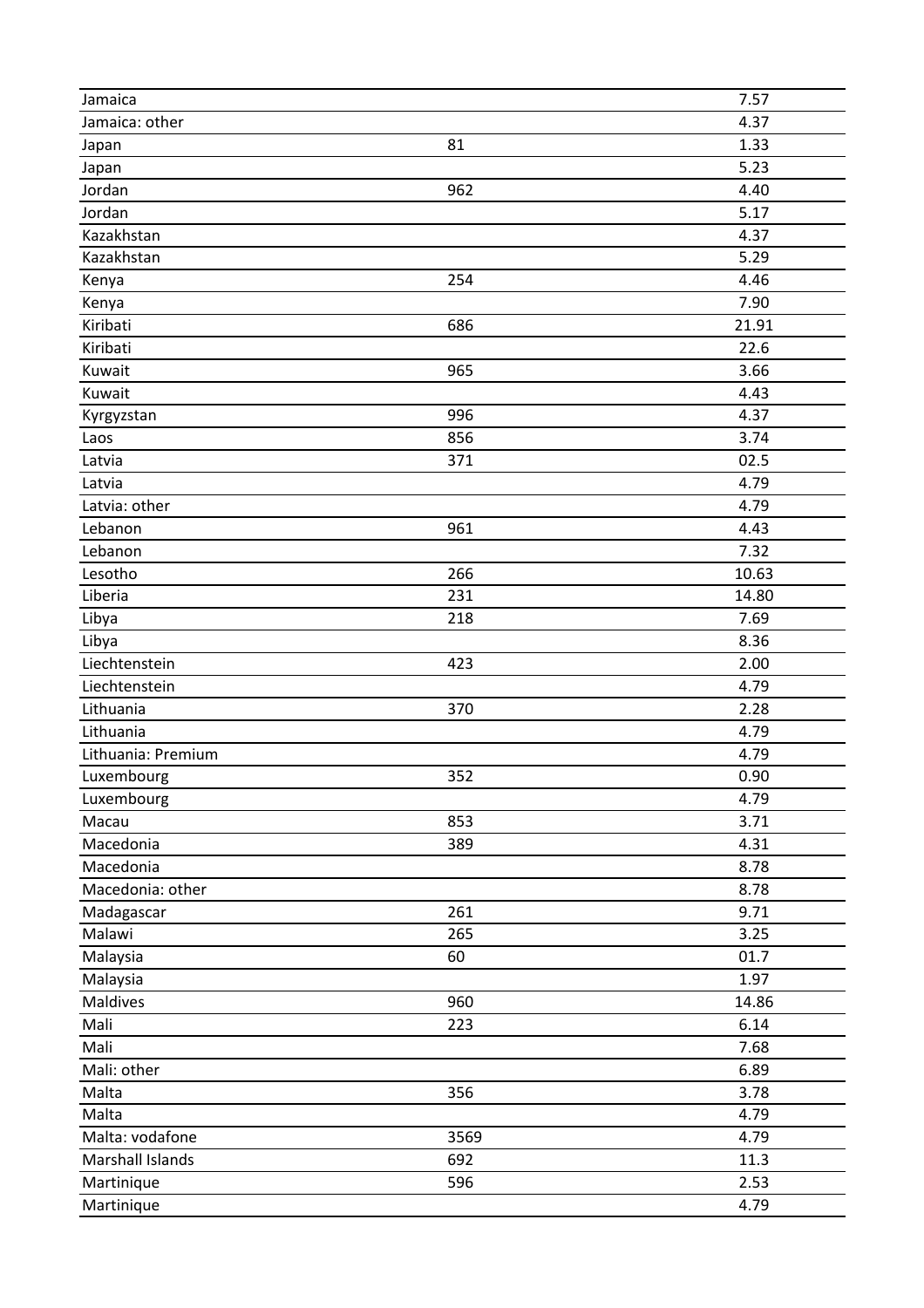| Mauritania                              | 222  | 10.6  |
|-----------------------------------------|------|-------|
| Mauritius                               | 230  | 6.28  |
| Mayotte Islands                         |      | 4.34  |
| Mayotte Islands                         |      | 13.18 |
| Mexico                                  | 52   | 4.2   |
| Mexico                                  |      | 8.47  |
| Micronesia                              | 691  | 8.56  |
| Moldova                                 | 373  | 4.61  |
| Moldova: Moldcell                       |      | 6.62  |
| Moldova: Pridnestrovie                  |      | 5.58  |
| Moldova: Voxtel                         |      | 6.34  |
| Monaco                                  | 377  | 1.26  |
| Monaco                                  |      | 9.14  |
| Mongolia                                | 976  | 06.6  |
| Mongolia                                |      | 6.28  |
| Montenegro                              | 3828 | 4.64  |
| Montenegro                              |      | 9.23  |
| Montserrat                              | 1664 | 5.63  |
| Morocco                                 | 212  | 5.84  |
| Morocco                                 |      | 9.60  |
| Morocco: other                          |      | 6.85  |
| Mozambique                              | 258  | 8.21  |
| Mozambique                              |      | 9.46  |
| Myanmar                                 | 95   | 11.42 |
| Namibia                                 | 264  | 3.85  |
| Namibia                                 |      | 8.80  |
|                                         |      |       |
| Nauru                                   | 674  | 42.73 |
| Nepal                                   | 977  | 8.32  |
| Netherlands                             | 31   | 0.76  |
| <b>Netherlands Antilles</b>             | 599  | 5.47  |
| Netherlands: KPN                        |      | 3.74  |
| Netherlands: ORANGE                     |      | 4.16  |
| Netherlands: other                      |      | 4.79  |
| Netherlands: T-Mobile                   |      | 4.34  |
| Netherlands: TELE2                      |      | 4.00  |
| Netherlands: TELFORT                    |      | 3.68  |
| Netherlands: VODAFONE                   |      | 3.68  |
| New Caledonia                           | 687  | 9.83  |
| New Zealand                             | 64   | 1.50  |
| New Zealand                             |      | 10.36 |
| New Zealand: other                      |      | 10.30 |
| Nicaragua                               | 505  | 7.26  |
| Nicaragua                               |      | 7.96  |
| Niger                                   | 227  | 5.58  |
| Nigeria                                 | 234  | 04.6  |
| Nigeria                                 |      | 6.85  |
| Niue                                    | 683  | 21.64 |
| Norfolk                                 | 6723 | 58.63 |
| North Korea<br>Northern Mariana Islands | 850  | 14.63 |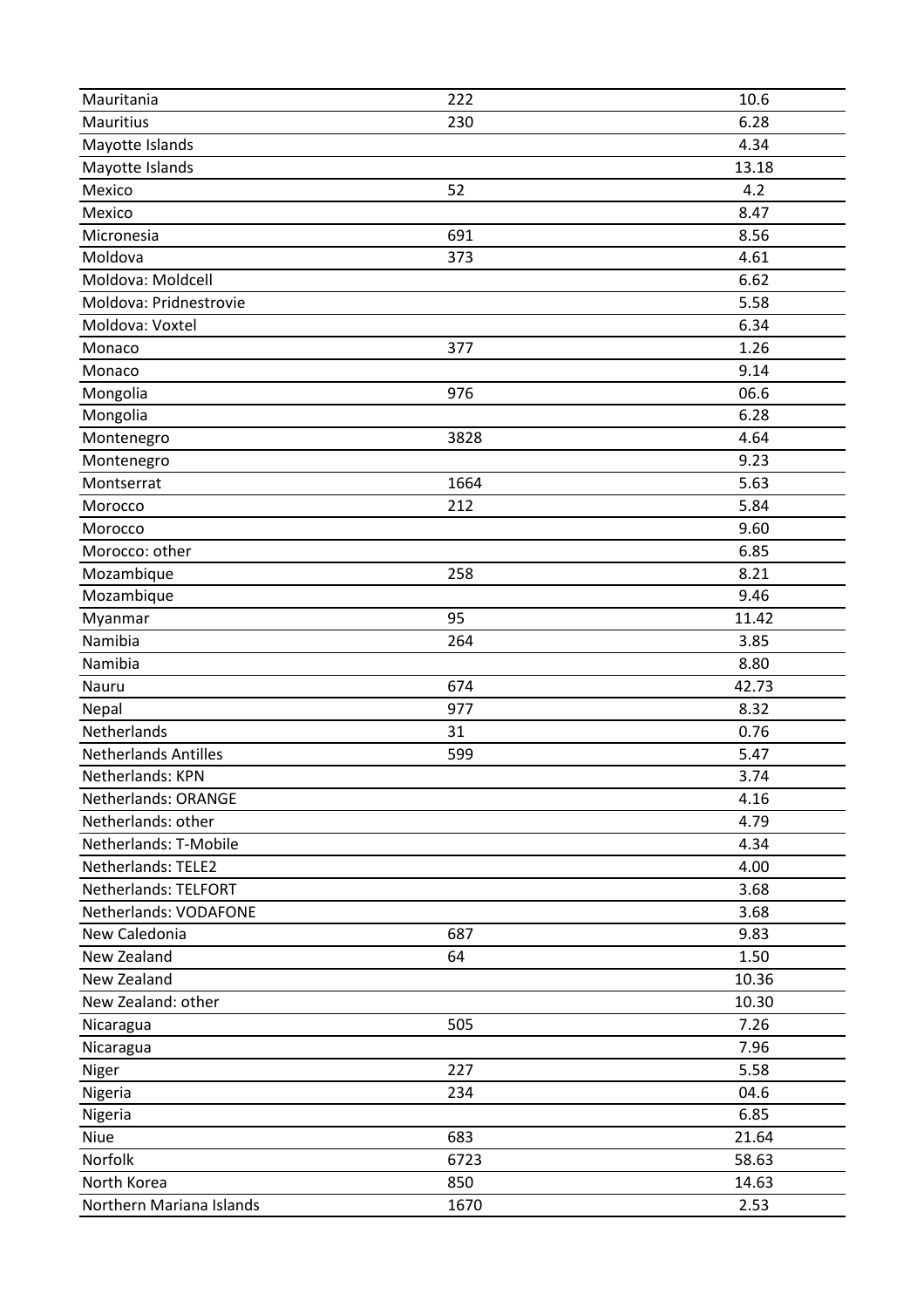| Norway                 | 47             | 0.84  |
|------------------------|----------------|-------|
| Norway                 |                | 4.79  |
| Norway: pager          |                | 4.79  |
| Oman                   | 968            | 6.71  |
| Oman                   |                | 6.82  |
| Pakistan               | 92             | 3.53  |
| Palau                  | 680            | 16.52 |
| Palestine              | 970            | 9.54  |
| Palestine              |                | 9.54  |
| Palestine (+972)       |                | 9.50  |
| Palestine (+972)       |                | 9.50  |
| Panama                 | 507            | 02.8  |
| Panama                 |                | 4.82  |
| Papua New Guinea       | 675            | 30.00 |
| Paraguay               | 595            | 04.12 |
| Paraguay               |                | 5.47  |
| Peru                   | 51             | 2.00  |
| Peru                   |                | 8.82  |
| Philippines            | 63             | 05.6  |
| Philippines            |                | 5.74  |
| Poland                 | 48             | 0.95  |
| Poland mobile          |                | 4.74  |
| Poland: CENTERNET      |                | 4.79  |
| Poland: CYFROWY POLSAT |                | 4.79  |
| Poland: ERA            |                | 4.74  |
| Poland: Orange         |                | 4.74  |
| Poland: other          |                | 4.74  |
| Poland: PLAY           |                | 4.79  |
| Poland: POLKOMTEL      |                | 4.74  |
| Poland: Warsaw         |                | 0.77  |
| Portugal               | 351            | 0.82  |
| Portugal               |                | 4.79  |
| <b>Puerto Rico</b>     | 1787           | 1.50  |
| Qatar                  | 974            | 9.60  |
| Qatar                  |                | 9.16  |
| Reunion                | 262            | 4.79  |
| Reunion                |                | 4.79  |
| Romania                | 40             | 1.74  |
| Romania                |                | 3.40  |
| Romania: Bucharest     |                | 2.41  |
| Romania: COSMOROM      |                | 4.79  |
| Romania: MOBIFON       |                | 4.79  |
| Romania: MOBIL ROM     |                | 4.79  |
| Romania: TELEMOBIL     |                | 4.79  |
| Russia                 | $\overline{7}$ | 1.86  |
| Russia                 |                | 3.83  |
| Russia 1               |                | 2.88  |
| Russia: other          |                | 1.86  |
| Rwanda                 | 250            | 5.16  |
| Saint Helena           | 290            | 29.12 |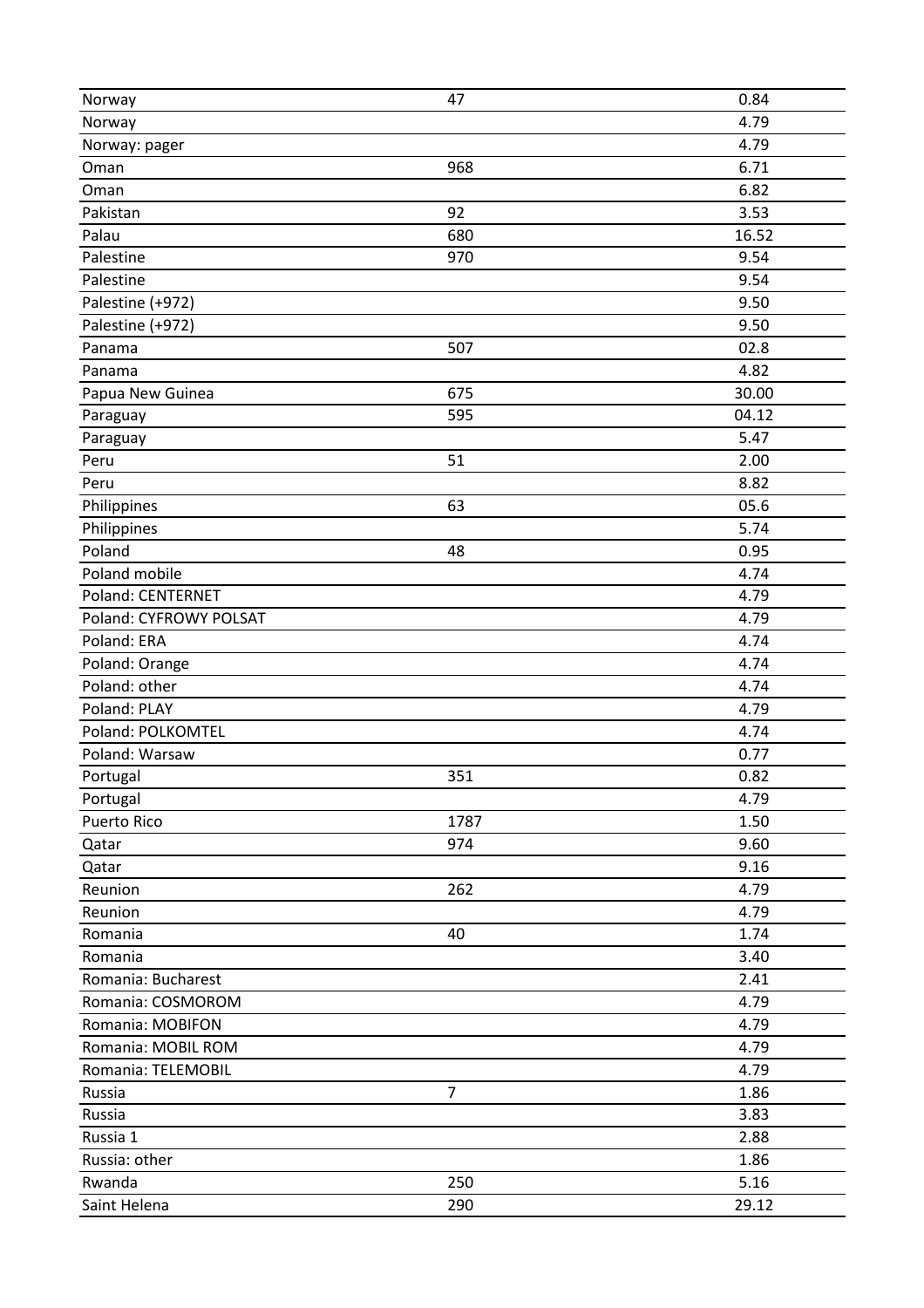| Saint Kitts and Nevis            | 1869 | 9.73  |
|----------------------------------|------|-------|
| Saint Lucia                      | 1758 | 7.57  |
| Saint Pierre and Miquelon        | 508  | 12.58 |
| Saint Vincent and the Grenadines | 1784 | 10.61 |
| Samoa                            | 685  | 17.62 |
| San Marino                       | 378  | 1.55  |
| San Marino: Mobile               |      | 19.87 |
| Sao Tome and Principe            | 239  | 34.67 |
| Saudi Arabia                     | 966  | 5.51  |
| Saudi Arabia                     |      | 07.7  |
| Senegal                          | 221  | 5.83  |
| Senegal                          |      | 8.32  |
| Serbia                           | 381  | 4.67  |
| Serbia                           |      | 8.69  |
| Seychelles                       | 248  | 9.28  |
| Seychelles                       |      | 9.28  |
| Sierra Leone                     | 232  | 9.32  |
| Singapore                        | 65   | 0.67  |
| Slovakia                         | 421  | 0.90  |
| Slovakia                         |      | 4.30  |
| Slovakia: Orange                 |      | 4.30  |
| Slovakia: T-Mobile               |      | 4.30  |
| Slovakia: Telefonica O2          |      | 4.30  |
| Slovenia                         | 386  | 1.14  |
| Slovenia                         |      | 4.79  |
| Solomon Islands                  | 677  | 36.00 |
| Somalia                          | 252  | 16.32 |
| South Africa                     | 27   | 2.51  |
| South Africa                     |      | 7.57  |
| South Korea                      | 82   | 2.39  |
| South Korea                      |      | 2.59  |
| <b>SOUTH SUDAN</b>               |      | 7.79  |
| Spain                            | 34   | 0.72  |
| Spain                            |      | 4.00  |
| Spain: RETEVISION                |      | 4.79  |
| Spain: TELEFONICA                |      | 3.64  |
| Spain: VODAFONE                  |      | 3.64  |
| Spain: XFERA                     |      | 4.00  |
| Sri Lanka                        | 94   | 4.68  |
| Sudan                            | 249  | 5.41  |
| Suriname                         | 597  | 7.57  |
| Swaziland                        | 268  | 5.47  |
| Swaziland                        |      | 09.6  |
| Sweden                           | 46   | 0.86  |
| Sweden                           |      | 2.46  |
| Sweden: COMVIQ                   |      | 2.46  |
| Sweden: H3G                      |      | 2.46  |
| Sweden: TELE2                    |      | 2.46  |
| Sweden: TELIA                    |      | 2.46  |
| Sweden: VODAFONE                 |      | 2.46  |
|                                  |      |       |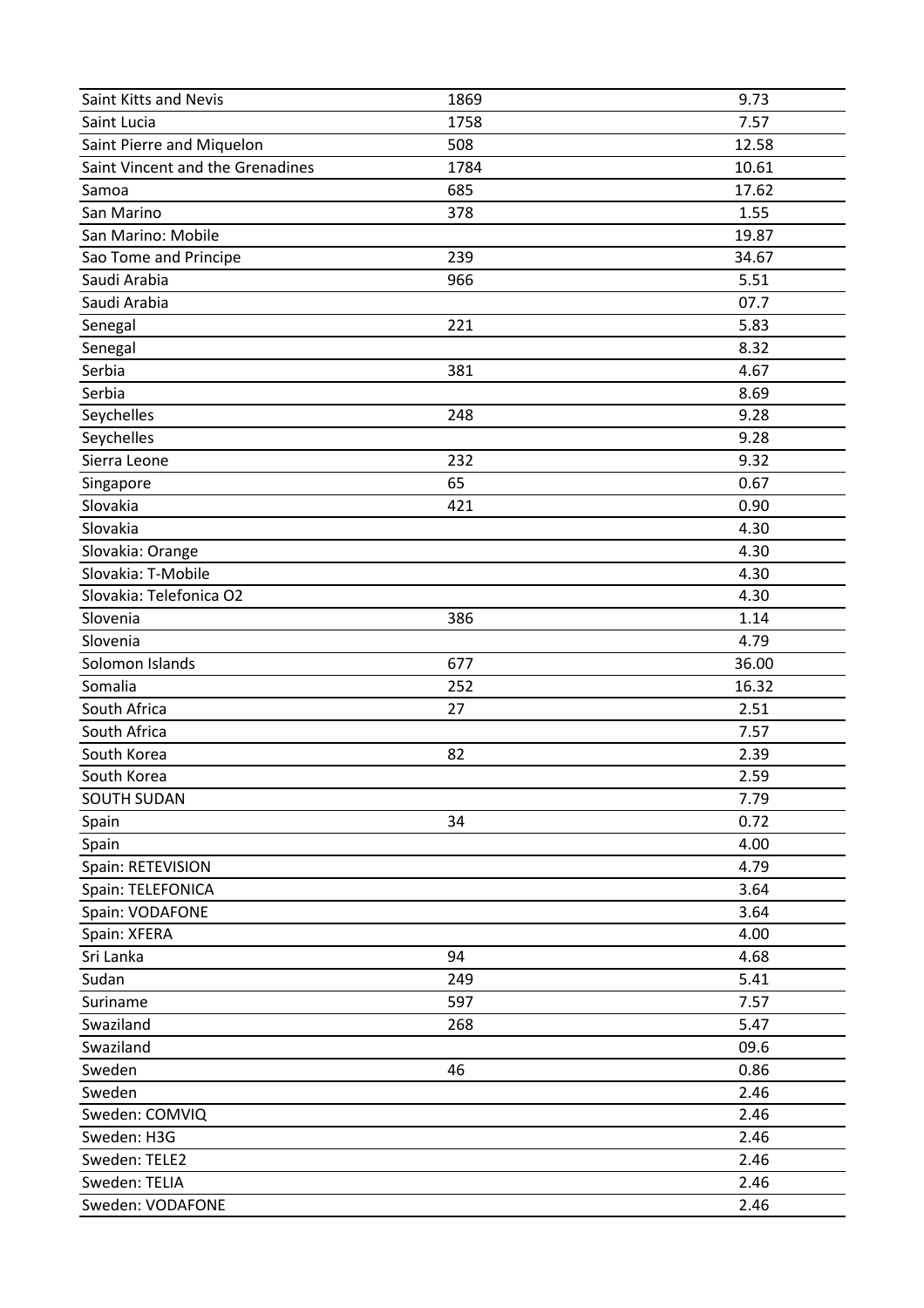| Switzerland                     | 41           | 1.00  |
|---------------------------------|--------------|-------|
| Switzerland                     |              | 11.21 |
| Switzerland: ORANGE             |              | 9.89  |
| Switzerland: SUNRISE            |              | 10.14 |
| Switzerland: SWISSCOM           |              | 7.52  |
| Syria                           | 963          | 6.71  |
| Syria                           |              | 7.97  |
| Taiwan                          | 886          | 0.92  |
| Taiwan                          |              | 3.62  |
| Tajikistan                      | 992          | 4.16  |
| Tajikistan                      |              | 4.14  |
| Tanzania                        | 255          | 6.60  |
| Thailand                        | 66           | 2.50  |
| Thailand                        |              | 2.18  |
| Togo                            | 228          | 8.99  |
| Tokelau                         | 690          | 29.40 |
| Tonga                           | 676          | 9.23  |
| <b>Trinidad and Tobago</b>      | 1868         | 9.95  |
| <b>Trinidad and Tobago</b>      |              | 10.6  |
| Tunisia                         | 216          | 10.9  |
| Tunisia                         |              | 10.9  |
| Turkey                          | 90           | 1.76  |
| Turkey                          |              | 06.6  |
| Turkey: other                   |              | 1.67  |
| Turkey: premium                 |              | 1.98  |
| Turkey: Turkcell                |              | 5.51  |
| Turkmenistan                    | 993          | 5.14  |
| <b>Turks and Caicos Islands</b> | 1649         | 7.50  |
| Tuvalu                          | 688          | 20.99 |
| Uganda                          | 256          | 4.25  |
| Uganda                          |              | 4.37  |
| Ukraine                         | 380          | 3.25  |
| Ukraine                         |              | 05.10 |
| Ukraine: other                  |              | 05.4  |
| <b>United Arab Emirates</b>     | 971          | 6.38  |
| <b>United Arab Emirates</b>     |              | 6.49  |
| United Kingdom                  | 44           | 0.70  |
| United Kingdom                  |              | 4.79  |
| United Kingdom: FreePhone       |              | 0.76  |
| United Kingdom: H3G             |              | 4.79  |
| United Kingdom: O2              |              | 3.32  |
| United Kingdom: ORANGE          |              | 3.32  |
| United Kingdom: special         |              | 4.79  |
| United Kingdom: T-Mobile        |              | 2.95  |
| United Kingdom: VODAFONE        |              | 2.95  |
| Uruguay                         | 598          | 3.42  |
| Uruguay                         |              | 7.99  |
| <b>US Virgin Islands</b>        | 1340         | 1.74  |
| <b>USA</b>                      | $\mathbf{1}$ | 0.77  |
| <b>USA</b>                      |              | 0.77  |
|                                 |              |       |